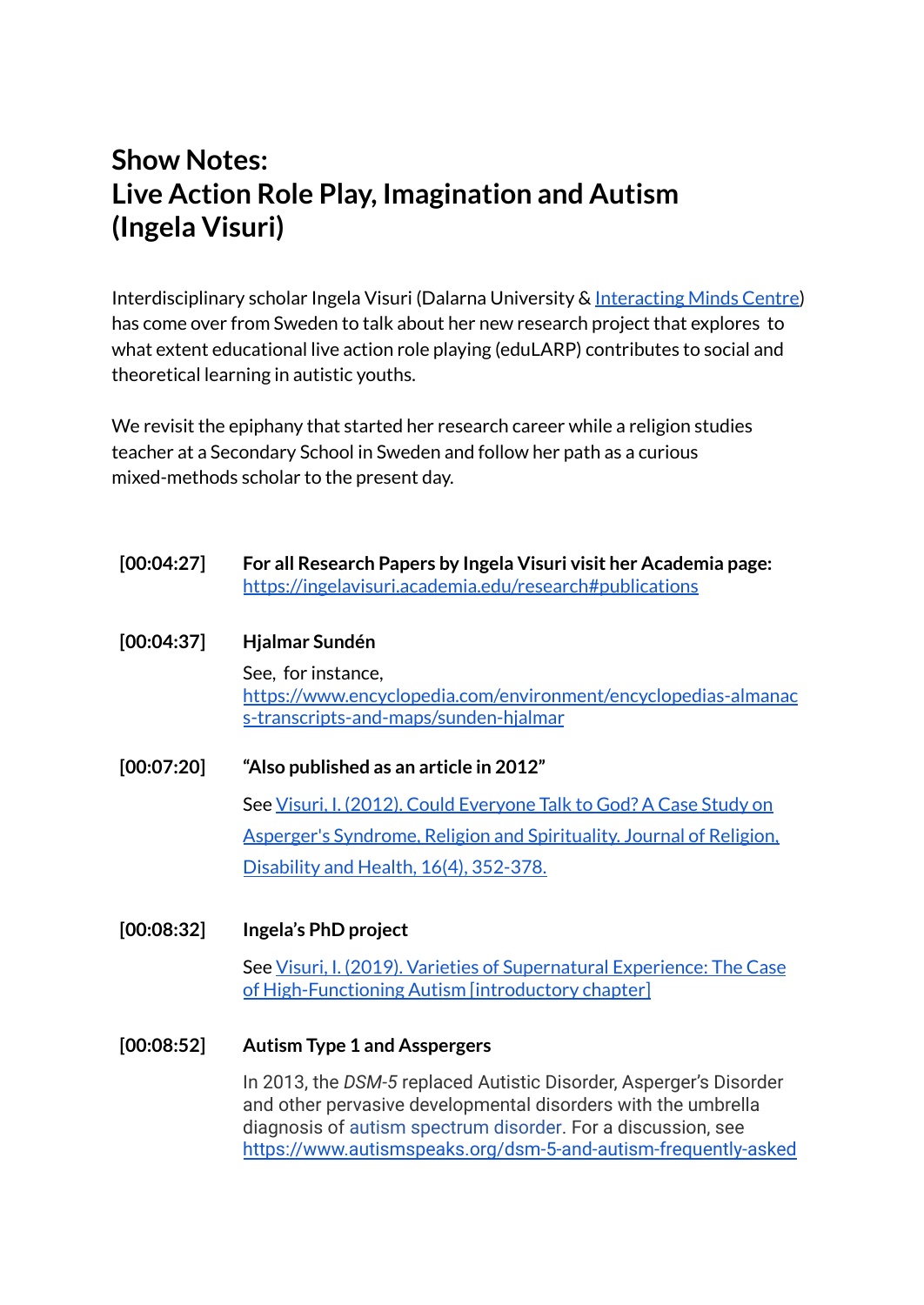[-queshttps://www.imdb.com/title/tt1733785/tions#:~:text=Why%2](https://www.autismspeaks.org/dsm-5-and-autism-frequently-asked-questions#:~:text=Why%20was%20the%20new%20edition,More%20accurate%20diagnosis) [0was%20the%20new%20edition,More%20accurate%20diagnosis](https://www.autismspeaks.org/dsm-5-and-autism-frequently-asked-questions#:~:text=Why%20was%20the%20new%20edition,More%20accurate%20diagnosis)

#### **[00:09:00] 3 Year Study on Supernatural experiences and autistic embodiment**

See Visuri, I. (2020). [Supernatural](https://www.researchgate.net/publication/340285137_Visuri_I_2020_Supernatural_experiences_and_autistic_embodiment_in_Tidsskrift_for_Religionslaererforeningen_for_Gymnasiet_og_HF) experiences and autistic [embodiment.](https://www.researchgate.net/publication/340285137_Visuri_I_2020_Supernatural_experiences_and_autistic_embodiment_in_Tidsskrift_for_Religionslaererforeningen_for_Gymnasiet_og_HF)

Catzzy and Nocturnal (see page 5)

## **[00:11:56] The Bridge (Broen)**

Is a Danish-Swedish crime series that evolves around an initial murder on the bridge between Denmark and Sweden. See <https://www.imdb.com/title/tt1733785/>

#### **[00:12:17] Snapewives**

"The Snapewives, also known as Snapeists, are women in Harry Potter fandom who believe that they channel Severus Snape (allow his spirit to inhabit their bodies and speak to him), are engaged in romantic relationships with him, and see him as a vital spiritual guide for their daily lives." — [Fanlore](https://fanlore.org/wiki/Snapewives#:~:text=The%20Snapewives%2C%20also%20known%20as,guide%20for%20their%20daily%20lives.)

## **[00:13:07] Fanfiction**

"Fan fiction or fanfiction (also abbreviated to fan fic, fanfic, fic or ff) is fictional writing written in an amateur capacity by fans, unauthorized by, but based on an existing work of fiction." — [Wikipedia](https://en.wikipedia.org/wiki/Fan_fiction)

## $[00:14:15]$  "Attended a recent talk by you"

Recordings of the talk are available at [https://www.youtube.com/watch?v=fq9RQ9oKsHg&ab\\_channel=Int](https://www.youtube.com/watch?v=fq9RQ9oKsHg&ab_channel=InteractingMindsAU) [eractingMindsAU](https://www.youtube.com/watch?v=fq9RQ9oKsHg&ab_channel=InteractingMindsAU)

## Torrance test discussion from min. 8

|                | Poor imagination?      |                                              |               |                                                                                                                                                                                                  |  |
|----------------|------------------------|----------------------------------------------|---------------|--------------------------------------------------------------------------------------------------------------------------------------------------------------------------------------------------|--|
|                |                        |                                              |               | (Barnes, 2012; Baron-Cohen, 1985; Craig & Baron-Cohen, 1999; Crespi, Leach, Dinsdale, Mokkonen and Hurd,<br>2016; Jarrold, 2003; Rutherford and Rogers, 2003; Scott and Baron-Cohen, 1996; etc.) |  |
| Torrance test: |                        |                                              |               |                                                                                                                                                                                                  |  |
|                | <b>Starting Shopes</b> | <b>Constituted Crowling</b><br>Mare Creative | Less Creative |                                                                                                                                                                                                  |  |
| <b>She</b>     |                        |                                              | $c$ mmo       |                                                                                                                                                                                                  |  |
| Forester       |                        | Mickey Moune                                 | Chase.        |                                                                                                                                                                                                  |  |
|                | $\mathbb{R}$           |                                              | Fair          |                                                                                                                                                                                                  |  |
| Complet        |                        |                                              |               |                                                                                                                                                                                                  |  |